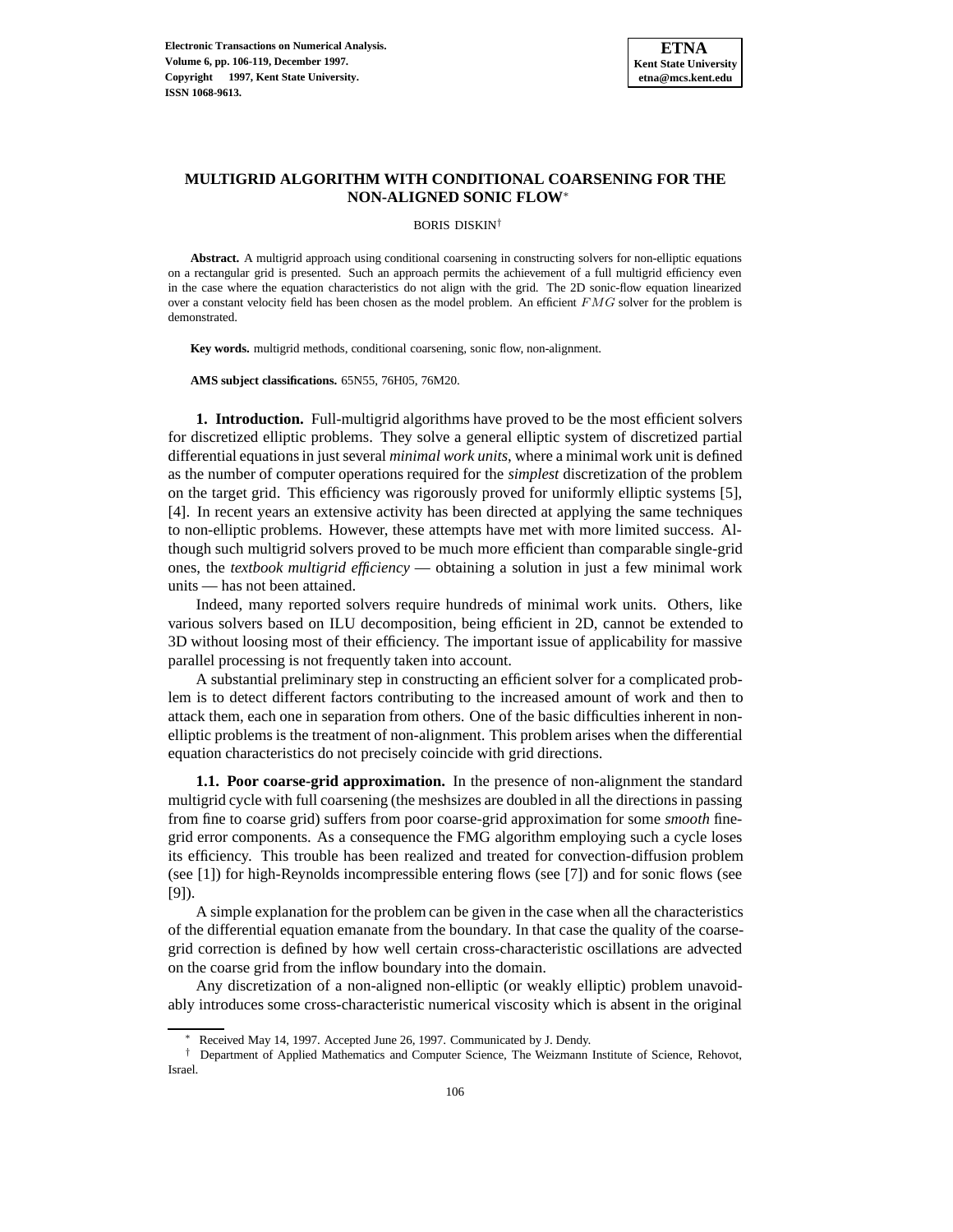differential problem. This viscosity determines the "penetration distance" of incoming oscillations. The magnitude of the viscosity is usually proportional to some power of the grid meshsize and therefore differs from grid to grid. In the case of full coarsening the coarse-grid cross-characteristic viscosity is much larger than that of the fine grid, which causes increased decay and phase shifting of the cross-characteristic oscillations on the coarse grid.

The idea suggested in [9] to overcome this trouble is to use *semi-coarsening* together with introducing a well-balanced *explicit numerical viscosity* on coarse grids to control the penetration of incoming cross-characteristic oscillations. The subject of the present research is to modify the algorithm of [9], making it somewhat cheaper and to exhibit another strategy for treating problems with variable couplings.

**1.2. Sonic flow equation.** The *sonic flow equation* we have chosen (similar to [9]) to be our model problem is the semi-elliptic equation

$$
\tilde{\triangle}\Phi = f,
$$

where  $\triangle \Phi$  is the Laplacian on a lower dimensional manifold. We call such a manifold *a characteristic manifold*.

We study the phenomenon of non-alignment in the 2D constant coefficient case where the characteristic manifold is a straight line (*a characteristic line*). Although relatively simple, the problem nevertheless contains one of the main difficulties appearing in flows not consistently aligned with the discretization grid. The approach we borrow from [9] is to use a fixed Cartesian coordinate system independent of the characteristic plane. We choose the *x* axis to be *the reference axis*. Thus each characteristic line is uniquely defined by a point on it and its inclination to the reference axis. We restrict ourselves to characteristic lines whose inclinations are less than or equal to  $\pi/4$  (45°), in other words to lines that can be written as  $\alpha x + \beta y = \delta$ , where  $|\beta| \leq |\alpha|$ . Otherwise the role of the axes should be interchanged.

**1.3. Discretization.** The principles of discretizing semi-elliptic equations were formulated in [9]. Briefly, they contain the following two stages:

1) Development of an *h-elliptic discretization* (see §2.1 in [3] or [2]) on a characteristic manifold. The auxiliary grid is defined by means of the *ghost points* placed at the intersections of the manifold with vertical grid lines. This lower-dimensional discrete operator is called the *low-dimensional prototype*.

2) In the real dimension one should consider the *low-dimensional prototype* locally at each grid point. The discretization is obtained by replacing values at the ghost points with values linearly interpolated from the neighboring genuine grid points placed on the same vertical grid line, together with the addition of several compensating points on the vertical grid line going through the point where the discrete operator is being defined. This discretization is h-elliptic in the full dimension.

Such a discretization possesses numerical viscosity because of the non-alignment and the resulting interpolation. We will call it the *inherent numerical viscosity*, to distinguish it from the *explicit numerical viscosity* introduced below. Quantitatively, the inherent numerical viscosity is defined as the coefficient of the pure cross-characteristic derivative arising in the *first differential approximation* (FDA) to the discrete operator (see [13]), the cross-characteristic direction being defined as the direction perpendicular to the characteristic manifold.

Following [9] we introduce some useful notation. A function defined on the space under consideration will be referred to as a *characteristic component* if it is a very smooth function on the characteristic manifold. The term *high-frequency characteristic component* will refer to a characteristic component that is highly-oscillating in the *cross-characteristic* direction.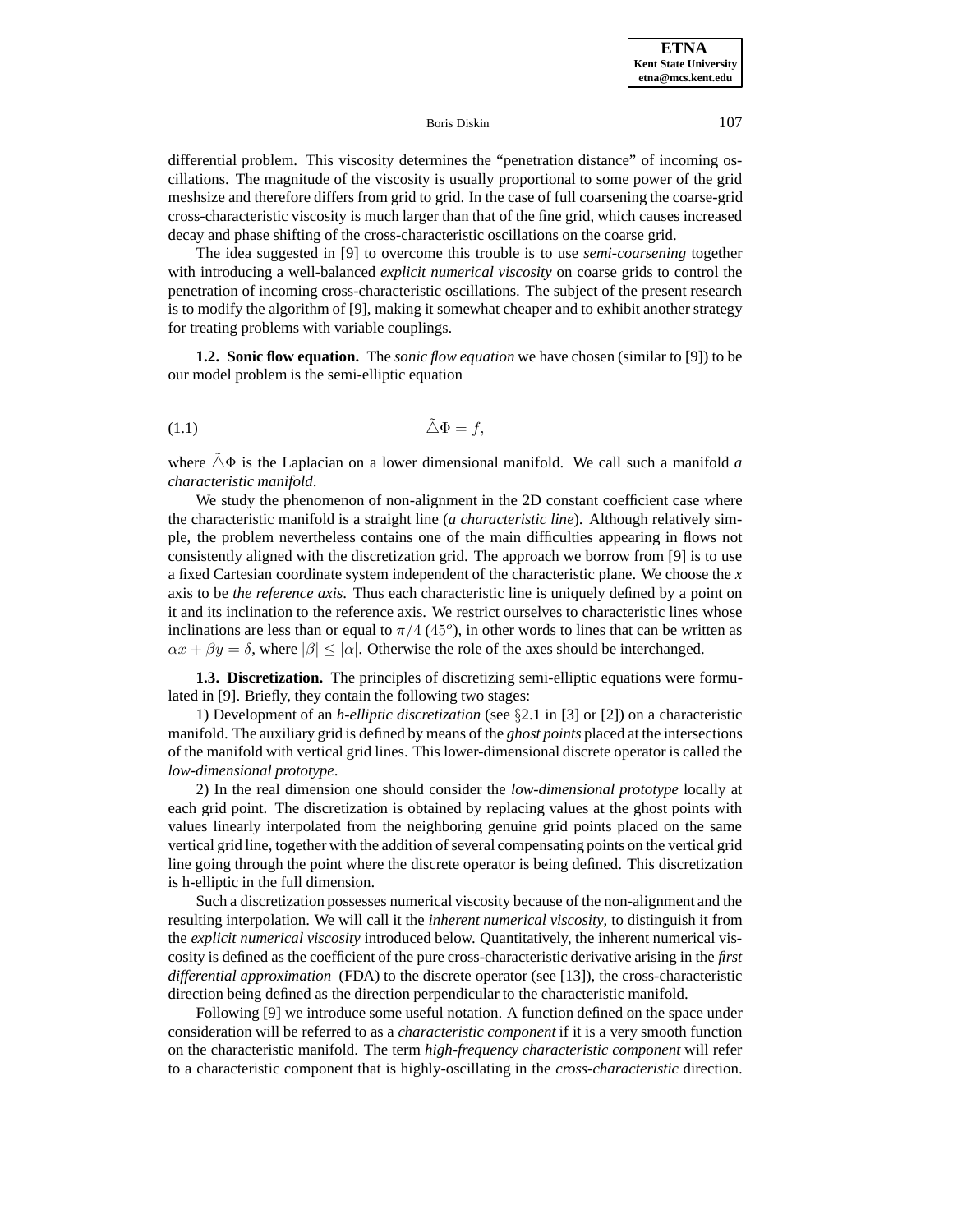Similarly the term *smooth characteristic component* will denote a characteristic component that is smooth in the *cross-characteristic* direction (but not as smooth as in any of the characteristic directions).

Previous studies on several types of non-elliptic equations (see [1], [7] and [9]) have shown that the basic trouble in constructing an efficient multigrid solver is the poor approximation of smooth characteristic components on coarse grids. The reason is the increased coarse-grid inherent numerical viscosity appearing in cycles with full coarsening. A general way to overcome this trouble would be to use *semi-coarsening*, with meshsizes being doubled only in the reference directions. When applied in its pure form, semi-coarsening also results in some difficulties, since the inherent numerical viscosity of the semi-coarsened grid will be much less than that of the fine grid. But we can supply the operator on the semi-coarsened grid with an additional term (explicit numerical viscosity term) so that the total viscosity on the semi-coarsened grid is the same as on the fine grid.

The three- or even four-level version of such a cycle, with two pointwise relaxations on each level and appropriate inter-grid transfers, can already be used to solve efficiently the model problems discretized on a uniform target grid. However, the implementation of a cycle with more levels raises a new difficulty.

**1.4. Strong cross-characteristic coupling.** The inherent numerical viscosity in our algorithm arises from the vertical interpolation to the ghost points. To obtain the same total viscosity, we introduce an explicit numerical viscosity on the coarse grids by adding a term which is a discrete approximation to a vertical derivative of suitable order.

The multigrid theory of h-elliptic discrete operators (see [3], [1]) shows that a pointwise relaxation can reduce only the error components that oscillate in the strong-coupling directions. A simple coupling analysis of the discretization used below shows that the *targetgrid* discrete-operator direction of stronger coupling approximately coincides with the characteristic manifold. Thus a target-grid pointwise relaxation can reduce efficiently the noncharacteristic error components and also some of the high-frequency characteristic components of the error. That is all we need from the relaxation since the smooth characteristic components (and most of the high-frequency characteristic components) are well reduced on the next *semi-coarsened* grids. However, successive semi-coarsening implies a fast decrease in the *inherent numerical viscosity* on the coarse grids and hence a fast increase in the weight of the compensating explicit numerical viscosity in the coarse-grid discrete operator. Thus the direction of the strongest coupling after several semi-coarsening steps tends to be vertical; hence any pointwise relaxation on such coarse grids will not reduce efficiently some *non-characteristic* components of the error.

One can perform a simple coupling analysis to distinguish two directions: the first is the characteristic direction and the second is the viscosity action direction (vertical direction in our case). When the "viscous" coupling dominates over the "characteristic" one the approach above loses its efficiency. The way suggested in [9] to overcome this difficulty was to use a "conditional relaxation" technique, meaning that one should switch from pointwise to vertical line relaxation starting from a grid where the viscous coupling is strong enough. In the present paper we test a "conditional coarsening" technique — to switch to full coarsening whenever it is possible. It is clear that we would like to use full coarsening as much as possible, since it is cheaper. The main hindrance is the increased inherent numerical viscosity on coarse grids. (An explicit numerical viscosity term with a sign opposite to that of the inherent numerical viscosity can cause instabilities in the discretization and therefore its appearance is undesirable.) But if the full coarsening step follows a semi-coarsening one (which, in turn, decreases the inherent numerical viscosity) then the inherent numerical viscosity on the grid obtained by the full coarsening is already about the same as on the target grid. Thus one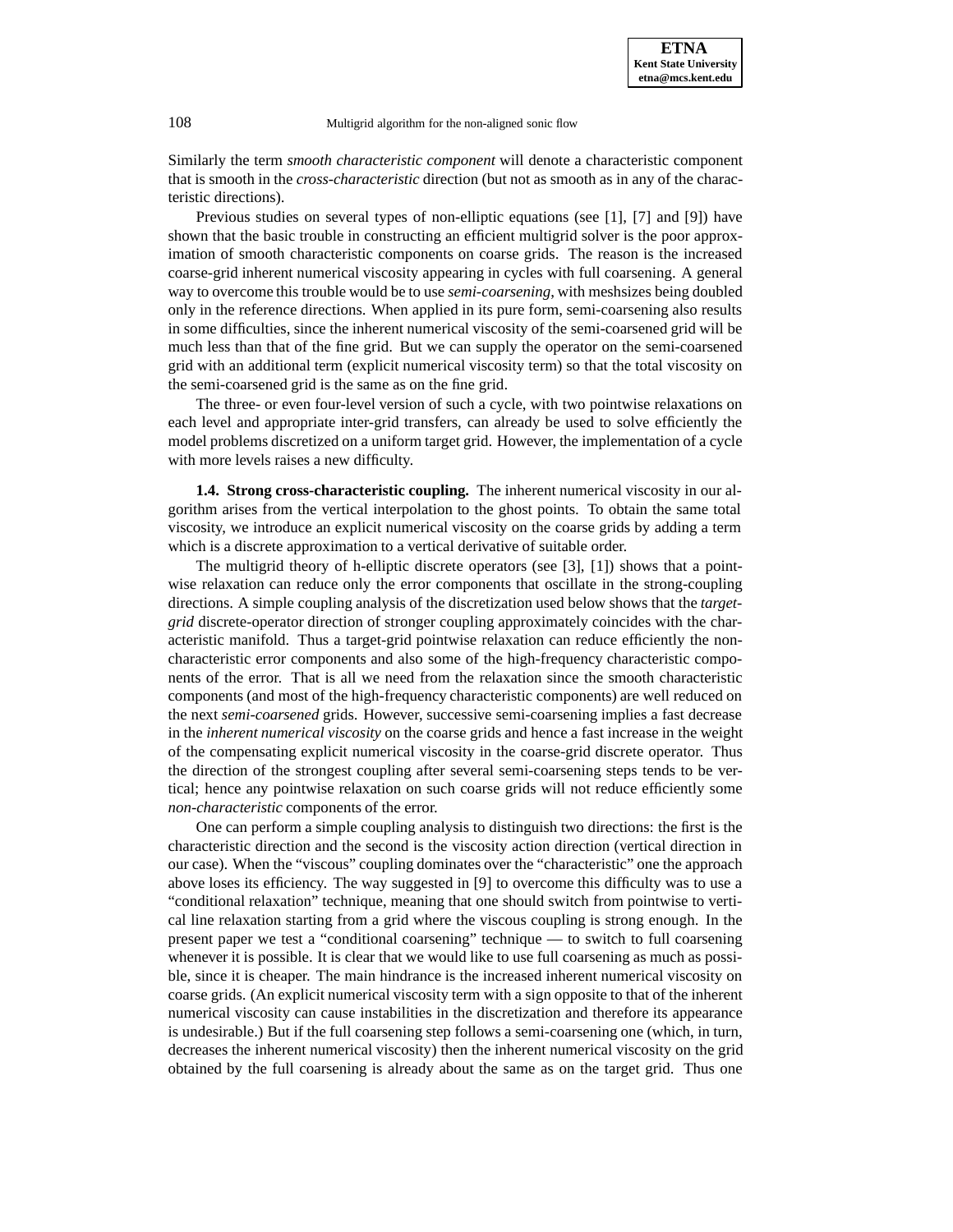could use full coarsening for every other coarsening step. However, in practice, we need a more delicate criterion for the switching since the inherent numerical viscosity depends on the characteristic inclination; therefore the rule above cannot be applied automatically.

Another more accurate criterion, derived from the coupling analysis and confirmed in the two-level experiments, will be exhibited in the next section.

## **2. Non-aligned Sonic Flow.**

## **2.1. Problem statement.** We consider the simple equation

$$
\frac{\partial^2 \Phi}{\partial \xi^2} = F,
$$

where the characteristic direction is  $\xi = (x + ty)(1 + t^2)^{-1/2}$  and  $t = \tan \psi$  is the tangent of the *angle of non-alignment*, i.e., the angle between the characteristic direction and the reference x−axis. We require  $|t| \leq 1$ . The unknown scalar function  $\Phi(x, y)$  is defined on the square  $(x, y) \in [0, 1] \times [0, 1]$ 

Eq.  $(2.1)$  is supplied with Dirichlet boundary conditions in the x direction and periodic conditions in the y direction:

(2.2) 
$$
\Phi(0, y) = g_0(y), \quad \Phi(1, y) = g_1(y), \quad \Phi(x, y) = \Phi(x, y + 1),
$$

where  $g_0(y)$  and  $g_1(y)$  are given functions.

The nine-point discretization of (2.1) on a grid with aspect ratio  $m = h_x/h_y$ , where  $h_x$ and  $h_y$  are the mesh sizes in the x and y directions, respectively, is defined by

$$
L^{(h_x, h_y)} \phi_{i_1, i_2} \equiv
$$
  
\n
$$
\frac{1}{h_x^2 + (k+s)^2 h_y^2} [(1-s) (\phi_{i_1-1, i_2-k} + \phi_{i_1+1, i_2+k})
$$
  
\n
$$
+ s (\phi_{i_1-1, i_2-(k+1)} + \phi_{i_1+1, i_2+(k+1)})
$$
  
\n
$$
-2\phi_{i_1, i_2} - s(1-s) (\phi_{i_1, i_2-1} - 2\phi_{i_1, i_2} + \phi_{i_1, i_2+1}) ]
$$
  
\n
$$
-A_{h_y^2}^{-1} [\phi_{i_1, i_2+2} - 4\phi_{i_1, i_2+1} + 6\phi_{i_1, i_2} - 4\phi_{i_1, i_2-1} + \phi_{i_1, i_2-2}].
$$

Here  $\phi_{i_1,i_2}$  is a discrete approximation to  $\Phi(i_1h_x,i_2h_y)$ ;  $k + s = mt$ , k is integer and  $0 \leq s < 1$  (see Figure 2.1); A is the *explicit* numerical viscosity coefficient. Thus the differential problem  $(2.1)$ – $(2.2)$  is discretized on the grid as

(2.4)  
\n
$$
L^{(h_x, h_y)} \phi_{i_1, i_2} = f_{i_1, i_2}, \quad i_1 = 1, \dots, n_1 - 1
$$
\n
$$
\phi_{0, i_2} = g_0(i_2 h_y),
$$
\n
$$
\phi_{n_1, i_2} = g_1(i_2 h_y),
$$
\n
$$
\phi_{i_1, i_2 + n_2} = \phi_{i_1, i_2}, \quad i_1 = 0, 1, \dots, n_1
$$

where  $n_1 = 1/h_x$ ,  $i_2 \in \mathbb{Z}$ ,  $n_2 = 1/h_y$  and  $f_{i_1,i_2} = F(i_1h_x, i_2h_y)$ . The first differential approximation (cf. [13], [1]) to the operator (2.3) is

(2.5) 
$$
\phi_{\xi\xi}^h - h_y^2 \left[ A + \left( \frac{(1-s)s \cos(\psi)}{2m} \right)^2 \right] \phi_{yyyy},
$$

where  $\phi_{\xi\xi}^h$  is the first differential approximation to the one-dimensional prototype. For characteristic components  $\phi_{\xi\xi}^h \approx \phi_{\xi\xi}$ . On the target grid  $A = 0$ , and on coarser grids A is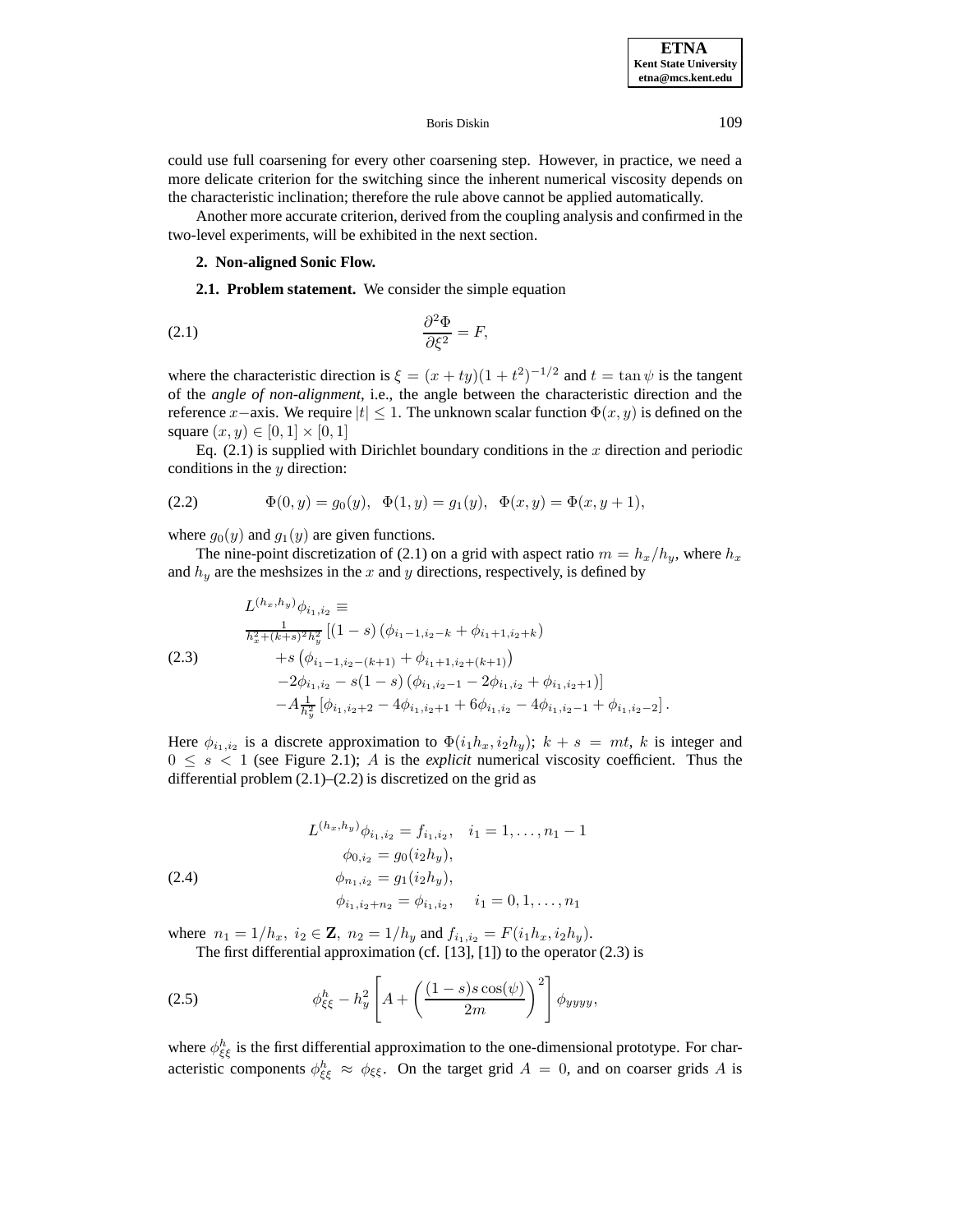110 Multigrid algorithm for the non-aligned sonic flow



FIG. 2.1. *Anisotropic grid; nine point stencil.*

chosen so that the *total cross-characteristic viscosity*, i.e., the coefficient of  $\phi_{yyyy}$  in (2.5), remains the same as on the target grid. Note that upon a semi-coarsening step the values of  $h_y$ and  $\psi$  remain unchanged while  $s(1-s)/m$  decreases, i.e., the inherent numerical viscosity decreases. On the other hand upon a full coarsening step  $h_y$  increases, while all the other parameters remain the same, hence, the inherent numerical viscosity increases. Note also that the true cross-characteristic viscosity should be defined as the coefficient of the fourth derivative with respect to  $\eta$ , where  $\eta = (-tx+y)(1+t^2)^{-1/2}$  is the variable along the crosscharacteristic direction, but for the characteristic components in the constant coefficient case that is just proportional to the  $y$ -directional viscosity.

**2.2. Multigrid cycles and coarsening policy.** In this section we first present a twolevel cycle employing either semi- or full coarsening. The basic parts of the cycle, such as relaxation, residual transfer and correction interpolation are described. The two-level numerical tests together with the coupling analysis discussed here allow us to construct an efficient multigrid cycle, which is examined at the end of this section.

**2.2.1. Relaxation.** The relaxation to be used in the algorithm is the eight-color Gauss-Seidel relaxation. The elementary step of this relaxation is to change the solution approximation at the point  $(i_1, i_2)$  to satisfy Eq. (2.4). The order of performance of the elementary step obeys the following rules.

1) The odd vertical lines (the vertical lines with odd  $i_1$  coordinate) are relaxed before the even ones.

2) The relaxation in each vertical line consists of four sweeps. Each sweep performs the elementary step for every fourth point on the line. The first sweep starts from the point with vertical coordinate  $i_2 = 0$ , the second — from the point with  $i_2 = 2$ , the third — from the point with  $i_2 = 1$  and the last — from the point with  $i_2 = 3$ .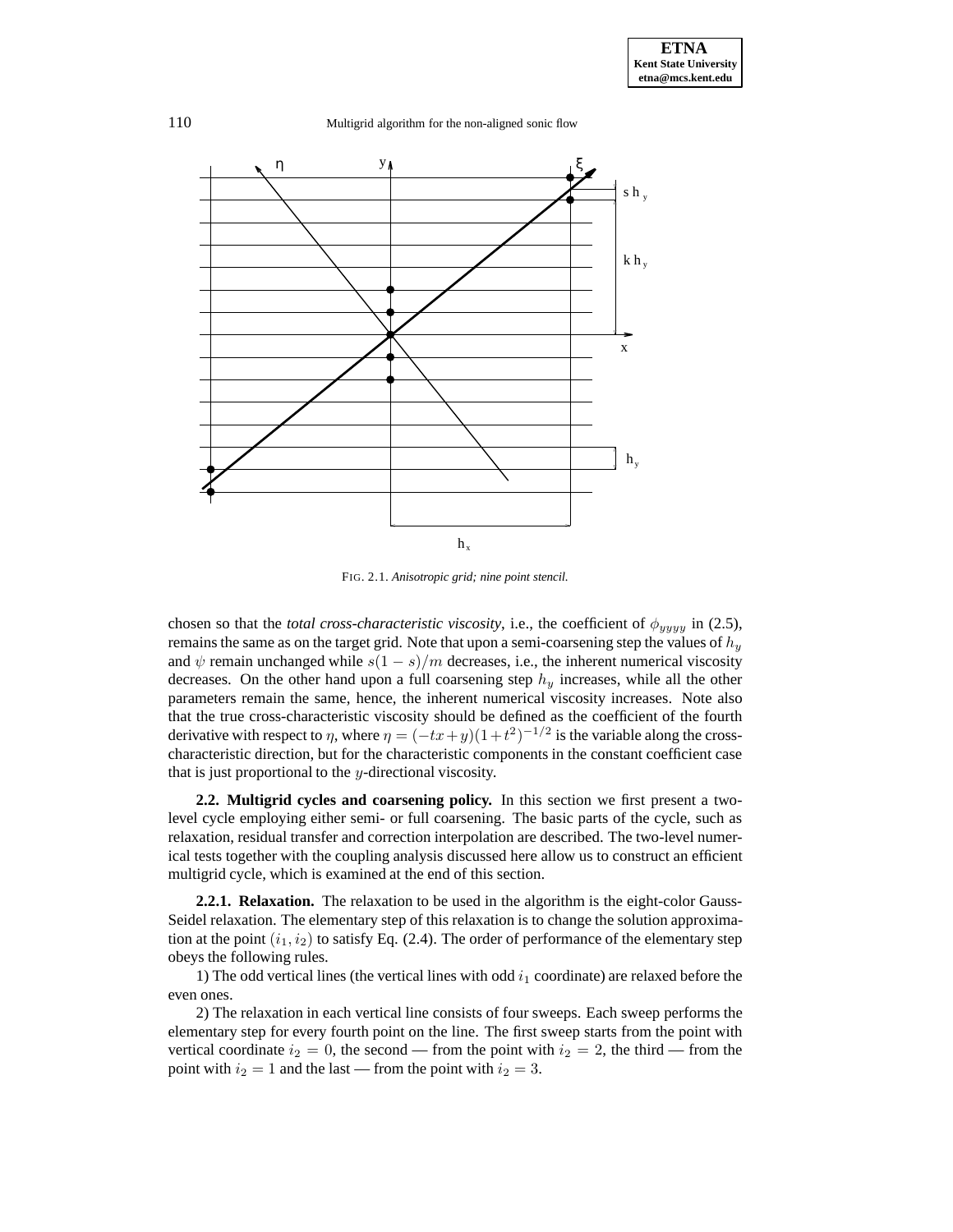



FIG. 2.2. *Residual transfer to semi-coarsened grid.*

It is a quite efficient and fully parallelizable relaxation. This order of relaxation is not necessary for efficient smoothing. It is chosen to enable full parallelization and preclude the appearance of relaxation "boundary layers". To be sure, the red-black relaxation scheme would be efficient as well, but then the results would slightly depend on *where* the sweeps start and end, which we wanted to avoid.

**2.2.2. Inter-grid transfers.** The inter-grid communication within any cycle consists of two types of transfers. The fine-to-coarse transfer forms the coarse-grid approximation to the fine-grid residual function

$$
r_{i_1}^{i_2} = f_{i_1}^{i_2} - L^{(h_x, h_y)} \phi_{i_1}^{i_2}.
$$

The coarse-to-fine transfer is the interpolation of the coarse-grid correction. In our cycle both transfers are anisotropic. The distinguished direction tends to coincide with the characteristic one.

**Residual transfer to a semi-coarsened grid** is given by

$$
R_{i_1,i_2} = \n\begin{pmatrix} I_h^H r \\ i_1, i_2 \end{pmatrix}_{i_1,i_2} = .5 \ r_{2i_1,i_2} + .25 \left[ (1-s) \left( r_{2i_1-1,i_2-k} + r_{2i_1+1,i_2+k} \right) + s \left( r_{2i_1-1,i_2-k-1} + r_{2i_1+1,i_2+k+1} \right) \right],
$$

where  $R$  and  $r$  denote the coarse and fine grid residual functions, respectively.

The scheme is described in Figure 2.2. The solid arrows show where a fine-grid point residual is sent to. The dashed arrows exhibit all the fine-grid points sending their residuals to a given coarse-grid point.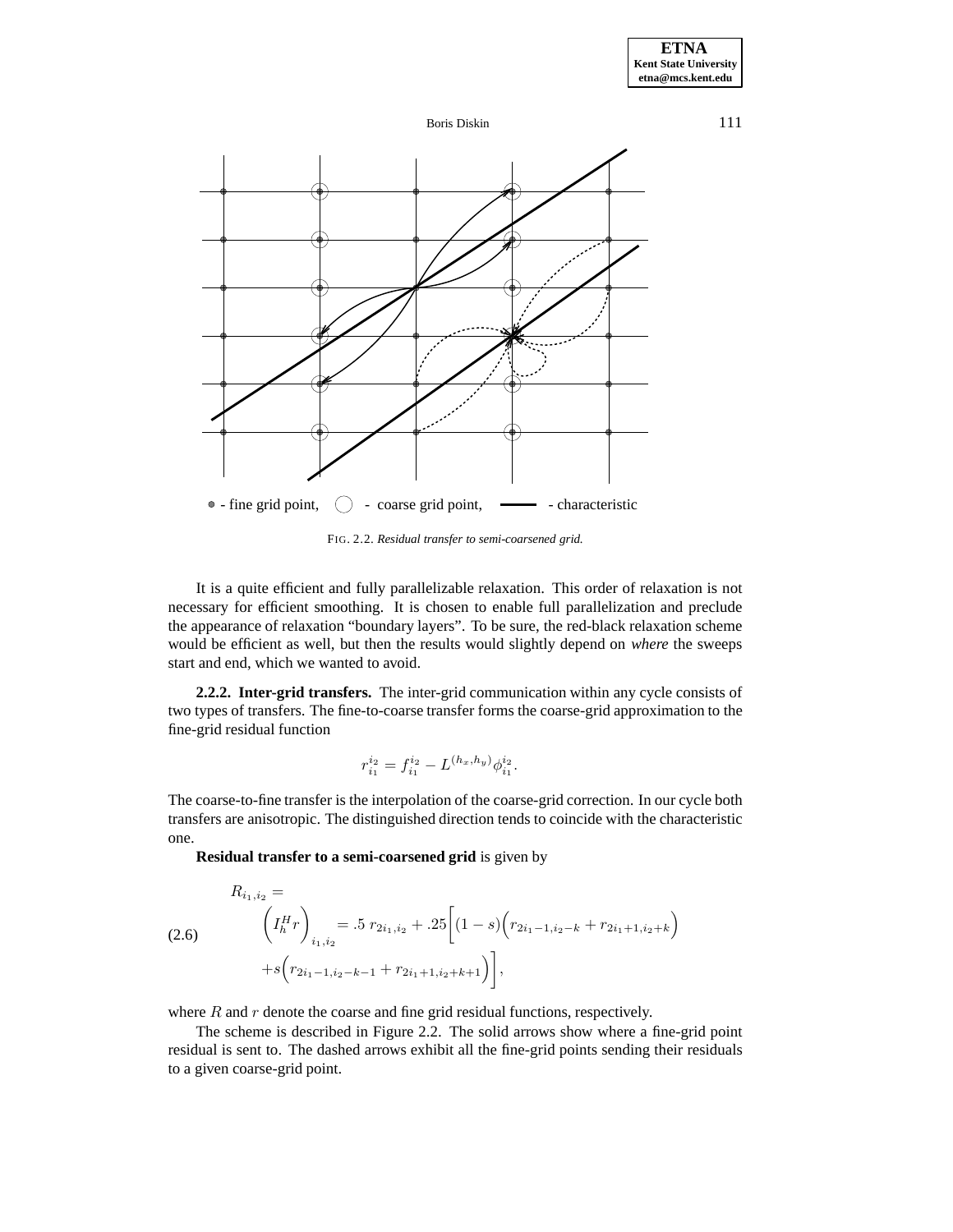

FIG. 2.3. *Residual transfer to fully coarsened grid.*

**Correction interpolation from a semi-coarsened grid** is given by the operator adjoint to (2.6),

$$
\begin{cases}\n v_{2i_1,i_2} &= V_{i_1,i_2}, \\
v_{2i_1+1,i_2} &= .5 \left[ \left( 1 - S_1 \right) \left( V_{i_1,i_2-K_1} + V_{i_1+1,i_2+K_1} \right) \right. \\
& \left. + S_1 \left( V_{i_1,i_2-K_1-1} + V_{i_1+1,i_2+K_1+1} \right) \right],\n\end{cases}
$$

where  $V$  is the solution of the coarse-grid problem,  $v$  denotes the correction to the fine-grid solution approximation and  $K_1$  is an integer such that  $(K+S)/2 = K_1 + S_1$ ,  $0 \leq S_1 < 1$ ,  $K$ and S being the parameters of the coarse-grid discretization (defined like k and s in Fig. 2.1).

**Residual transfer to a fully coarsened grid** is defined by

$$
R_{i_1,i_2} = \frac{1}{4}r_{2i_1,2i_2} + \frac{1}{8}\left(r_{2i_1,2i_2-1} + r_{2i_1,2i_2+1}\right) + \frac{1}{16}\left[ (1-s)\left(r_{2i_1-1,2i_2-(k-1)} + r_{2i_1+1,2i_2+(k-1)}\right) + (1+s)\left(r_{2i_1-1,2i_2-(k+1)} + r_{2i_1+1,2i_2+(k+1)}\right) \right] + \frac{1}{16}\left[ (2-s)\left(r_{2i_1-1,2i_2-k} + r_{2i_1+1,2i_2+k}\right) + s\left(r_{2i_1-1,2i_2-(k+2)} + r_{2i_1+1,2i_2+(k+2)}\right) \right].
$$

The map of this transfer is shown in Fig. 2.3. The notations remain the same: dashed arrows show the fine-grid points contributing to a given coarse-grid point residual, solid arrows show where a given fine-grid point residual is sent to.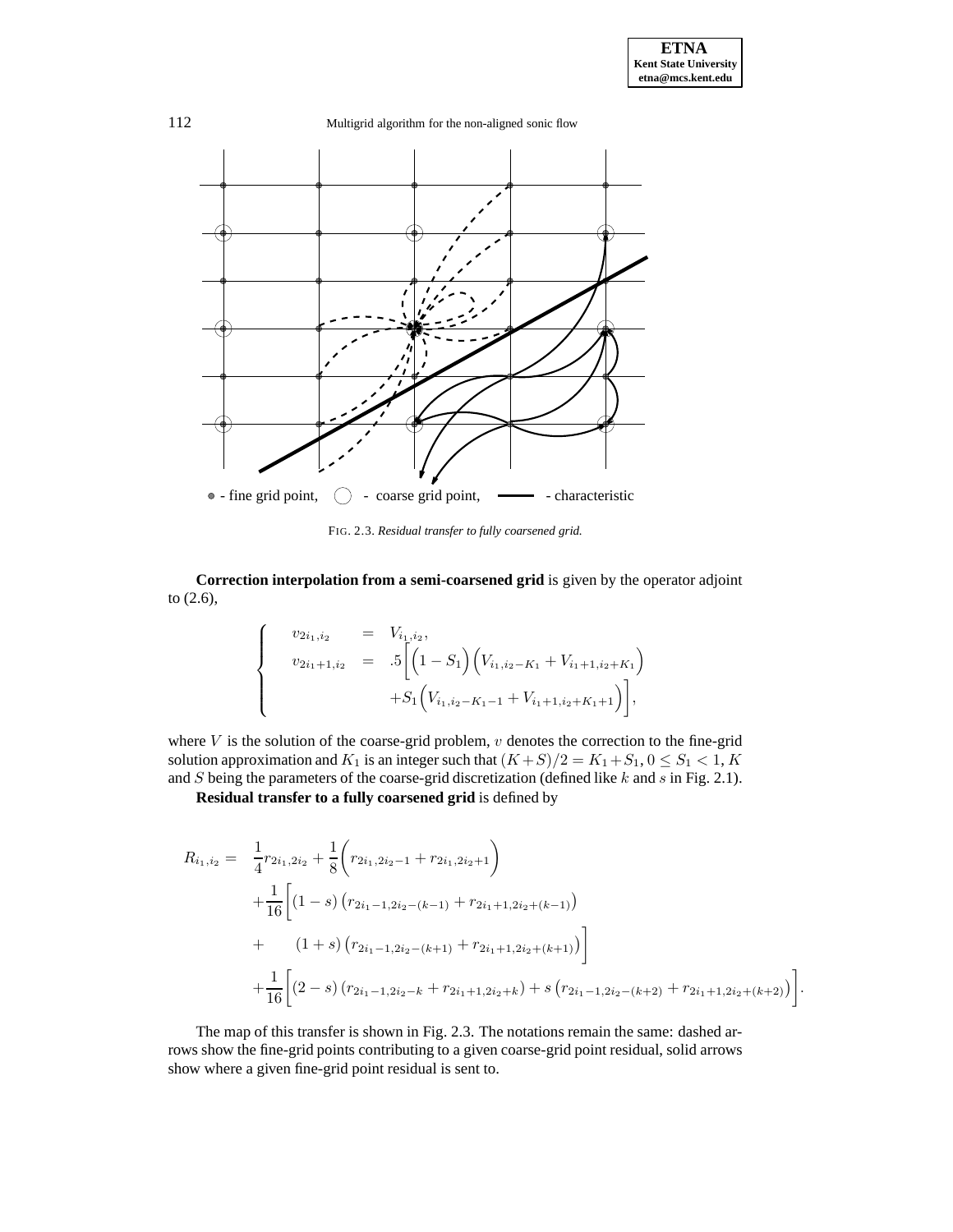**Correction interpolation from a fully coarsened grid** is described in the following formulas

$$
\label{eq:20} \begin{cases} \begin{array}{rcl} v_{2i_1}^{2i_2} &=& V_{i_1}^{i_2},\\ v_{2i_1+1}^{2i_2} &=& .5 \left[ (1-S_1) \left( V_{i_1}^{i_2-K_1} + V_{i_1+1}^{i_2+K_1} \right) + S_1 \left( V_{i_1}^{i_2-(K_1+1)} + V_{i_1+1}^{i_2+(K_1+1)} \right) \right],\\ v_{2i_1+1}^{2i_2+1} &=& .5 \left[ \left( V_{i_1}^{i_2} + V_{i_1}^{i_2+1} \right) \right],\\ v_{2i_1+1}^{2i_2+1} &=& .5 \left[ (1-S_2) \left( V_{i_1}^{i_2+1-K_2} + V_{i_1+1}^{i_2+K_2} \right) + S_2 \left( V_{i_1}^{i_2+1-(K_2+1)} + V_{i_1+1}^{i_2+(K_2+1)} \right) \right], \end{array} \end{cases}
$$

where  $K_1$  and  $K_2$  are integers,  $K_1 + S_1 = (K + S)/2$ ,  $K_2 + S_2 = (K + S + 1)/2$ ,  $0 \le$  $S_1, S_2 < 1$ ; K and S are the coarse-grid discretization parameters (in the case of full coarsening they are in fact the same as  $k$  and  $s$  of the fine-grid discretization).

**2.2.3. Coarsening policy and numerical experiments.** As mentioned in Section 1.4, the criterion whether to use full or semi- coarsening can be derived from a coupling analysis of the FDA approximation (2.5). The "characteristic" coupling is determined by  $\phi_{\xi\xi}^h$  and a quantitative measure of this coupling is

$$
h_{\xi}^{-2} = \left( \left( m^2 + (k+s)^2 \right) h_y^2 \right)^{-1}.
$$

The "viscous" coupling is maintained by the second term in (2.5) in which  $\phi_{yyy}$  has the coupling strength  $h_y^{-4}$ . We can switch to full coarsening when this "viscous" coupling becomes comparable with the "characteristic" one, i.e., when the ratio between them, which we call the *Relative Coupling (RC)*, becomes close to one. In practice one should switch to full coarsening already when  $RC > 0.5$ , since otherwise the viscous coupling on the next semi-coarsened grid will be too strong, making pointwise relaxation there somewhat inefficient. The derived criterion completely agrees with the experimental comparison between the asymptotic convergence rate of the two-level cycles employing full vs. semi-coarsening.

The two-level cycle  $V_2(\nu_1, \nu_2)$  can formally be defined by the following six steps.

(i) *Pre-relaxation sweeps*. Improve the initial fine-grid approximation by  $\nu_1$  relaxation sweeps

(ii) *Residual transfer*. Form on the coarse grid the approximation R to the fine-grid residual function.

(iii) *Coarse-grid equation*. Form the coarse-grid equation

$$
L^{(H_x,H_y)}V = R.
$$

The discrete operator  $L^{(H_x,H_y)}V$  depends on the coarse-grid discretization parameters K and S which should be recalculated by means of the coarse-grid aspect ratio. The value of the coarse-grid explicit numerical viscosity parameter  $A$  is chosen so that the coarse-grid total viscosity is exactly the same as on the fine grid.

(iv) *Exact solution*. Solve the coarse-grid equation by whatever method.

(v) *Coarse-grid correction*. Interpolate the obtained coarse-grid solution to the fine grid to correct the current fine-grid approximation.

(vi) *Post-relaxation sweeps*. Improve the corrected fine-grid approximation by  $\nu_2$  relaxation sweeps

We have run the two-level cycles with either full or semi-coarsening on grids with aspect ratios  $m = 1, 2, 4, 8, 16$  for different characteristic inclinations. We chose zero right hand side and zero boundary conditions, so that  $U(x, y) \equiv 0$  is the exact solution of the differential problem (2.1-2.2). This choice of data together with random initial error facilitates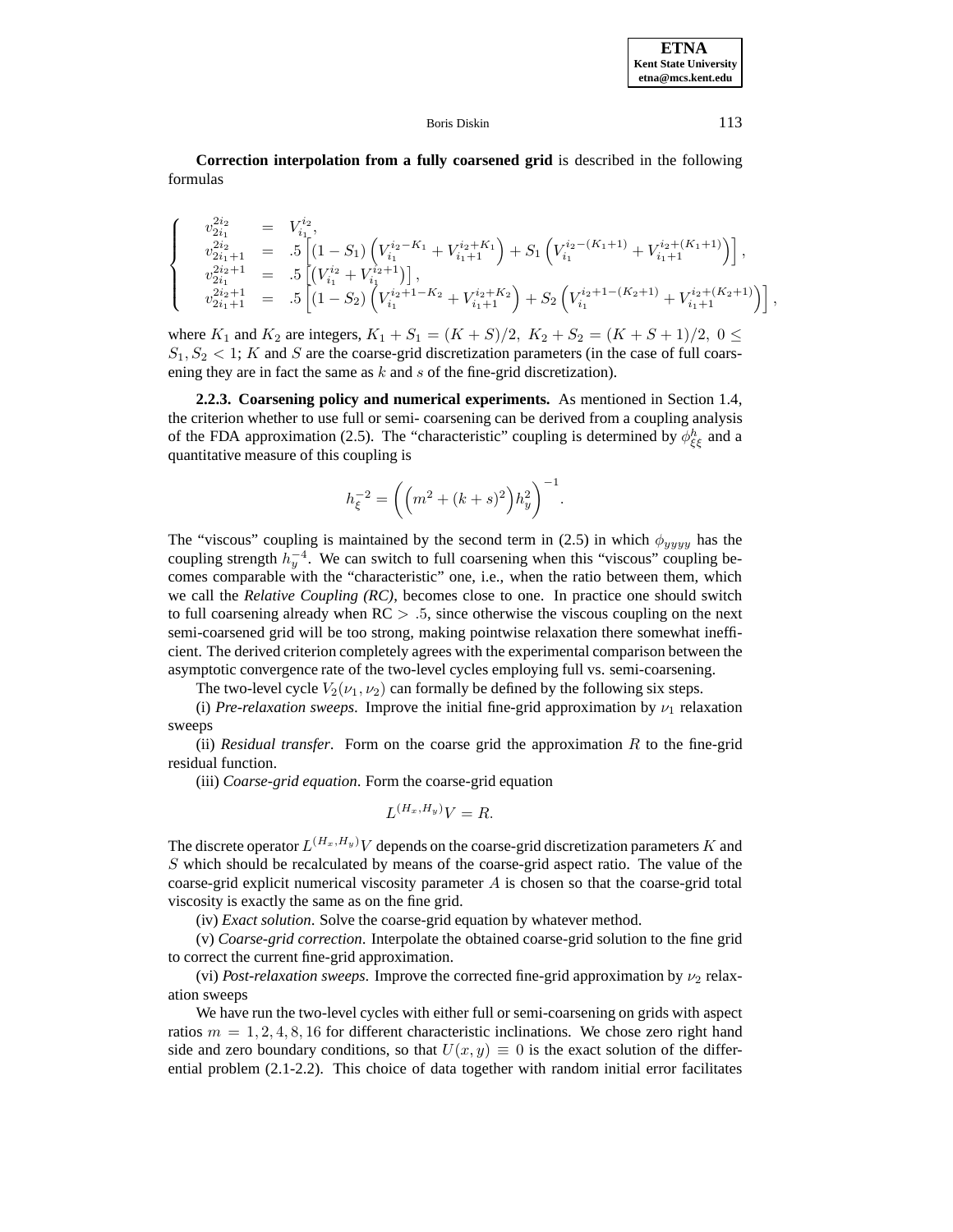observing the cycle asymptotic behavior. The fine-grid explicit numerical viscosity parameter A value has been calculated under the assumption that the fine grid itself was obtained by ( $\log_2 m$  steps of) semi-coarsening starting with a uniform target grid. In other words the total numerical viscosity in the cycle was chosen to be equal to the inherent numerical viscosity of the uniform grid with meshsize  $h_y$ .

Within each experiment we have performed two runs of the  $V_2(1, 1)$  cycle, starting each time from a random initial error. The first run was done for the cycle employing semicoarsening and the second — for the cycle with fully coarsened coarse grids. Each run consisted of at least 12 cycles, stopping further cycling if the maximal difference in the convergence factors of the three last cycles did not exceed 0.01. The results of these experiments are exhibited in Table 1.

This table uses the following notation:  $h_y$  is the vertical meshsize; m is the fine-grid aspect ratio;  $t = \tan \psi$  is the inclination parameter, where  $\psi$  is the angle between the characteristic direction and the reference x axis;  $\nu_1$  and  $\nu_2$  are cycle parameters. The column "cycles" shows the number of cycles performed until the convergence factor has been stabilized. In the column "final" the convergence factor of this last cycle (the  $L_2$  error norm before the cycle divided by that norm after the cycle) is printed. The column "aver." exhibits the convergence factor averaged over *all* the cycles performed in the run.

The comparison of the results for different types of coarsening shows that for  $RC \leq .25$ the only efficient cycle is that employing semi-coarsening; for  $.25 < RC < 2$  the results are satisfactory for both types of coarsening and for  $2 < RC$  both cycles are inefficient. The results mean that the threshold value of the relative coupling to switch between semi- and full coarsening should be .25  $\le$  RC  $\le$  .5. We choose RC = .5, to separate the cases of different coarsening.

Thus, the *multilevel* cycle employing *conditional coarsening* obeys the following rule: if on the current grid  $RC \leq .5$  then the grid is next semi-coarsened; otherwise full coarsening is used. We performed experiments with a 6-level  $V_6(1,1)$  cycle using conditional coarsening. This cycle can formally be described similar to the two-level cycle description, except that step (iv) is replaced by a recursive call to the same cycle applied to the coarse-grid problem. These experiments show a stable asymptotic convergence with slightly slower rate than in the two-level experiments. Table 2 compares the results of conditional coarsening cycle with those of a cycle using the conditional relaxation technique (see [9]). The conditional coarsening cycle seems to be a bit less efficient, but it is cheaper and this can be significant in the case when the target grid discretization possesses a relatively strong viscous coupling. (But not as strong as  $RC > 2$ ; in that case the adequate coarse grid is obtained by semi-coarsening in the *vertical* (viscous coupling) direction.)

**2.3. FMG solver.** The FMG solver based on the  $V(1, 1)$  cycle using conditional coarsening possesses *textbook multigrid efficiency*. Its *setup* work can be described by the following steps.

1. *Target-grid problem.* We formulate the discrete equation (2.3) on the chosen target grid. The parameter  $A$  for this grid is set to zero. The total viscosity value for the entire algorithm is defined as this target-grid inherent numerical viscosity. A proper discretization of the right-hand side f and the boundary condition functions  $g_0$  and  $g_1$  is also performed. In our implementation these discrete functions are simply injected from the corresponding continuous ones.

2. *Next coarse-grid construction.* The next coarse grid is constructed by either semi- or full coarsening, depending on the current-grid relative coupling value in the same way as in the cycle described above.

3. *Coarse-grid problem.* The discretization parameters such as the aspect ratio, the new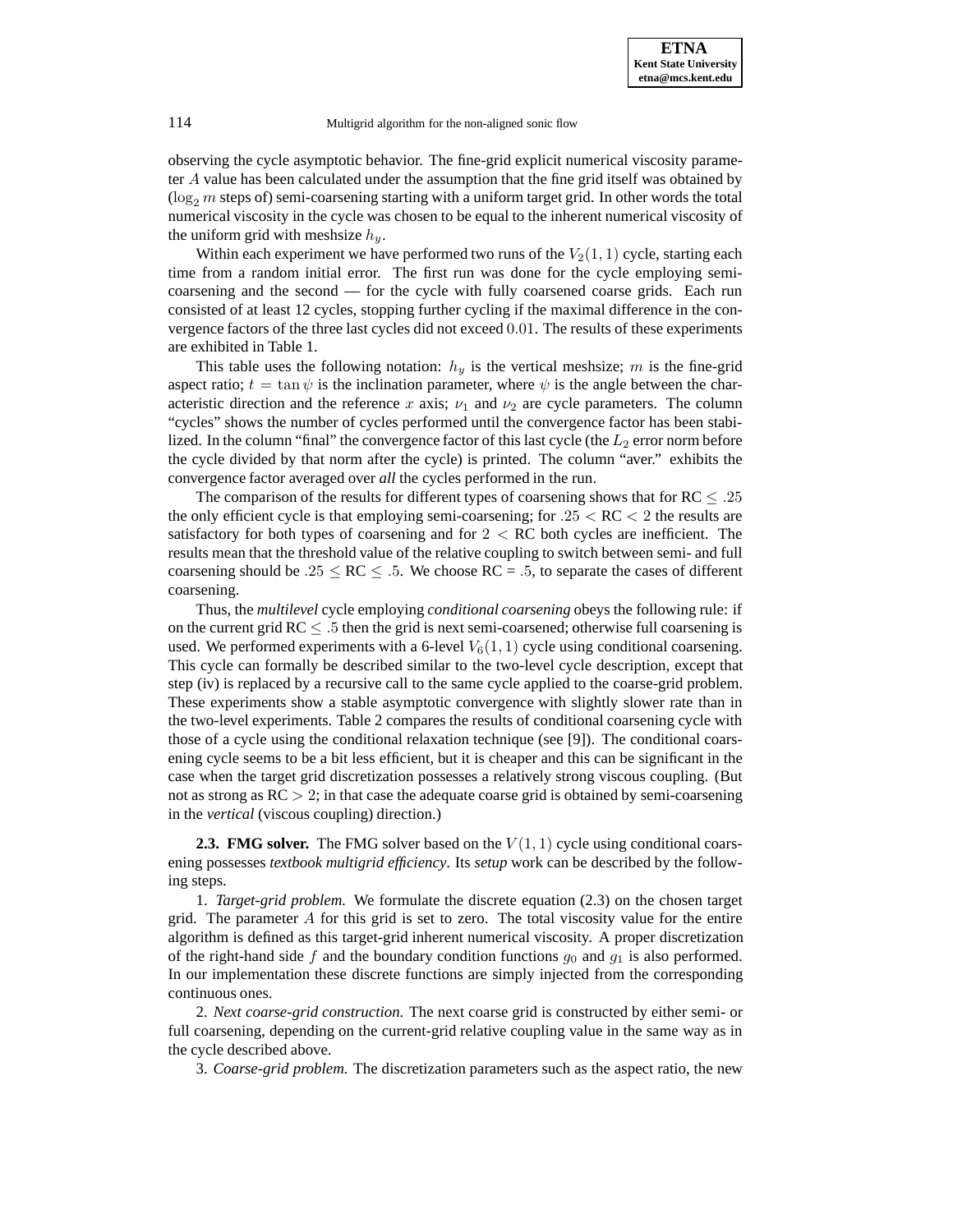$K, S$  parameters and the explicit numerical viscosity coefficient  $A$  are calculated for the new grid. The general form of the coarse-grid operator remains the same. The coarse-grid righthand side function  $F$  is formed by the same averaging procedure that is used for the residual transfer inside the cycles, i.e.,

$$
F_{i_1,i_2} = .5 f_{2i_1,i_2} + .25 \left[ (1-s) \left( f_{2i_1-1,i_2-k} + f_{2i_1+1,i_2+k} \right) + s \left( f_{2i_1-1,i_2-k-1} + f_{2i_1+1,i_2+k+1} \right) \right]
$$

for semi-coarsening and

$$
F_{i_1}^{i_2} = \frac{1}{4} f_{2i_1}^{2i_2} + \frac{1}{8} \left( f_{2i_1}^{2i_2 - 1} + f_{2i_1}^{2i_2 + 1} \right)
$$
  
+ 
$$
\frac{1}{16} \left[ (1 - s) \left( f_{2i_1 - 1}^{2i_2 - (k-1)} + f_{2i_1 + 1}^{2i_2 + (k-1)} \right) + (1 + s) \left( f_{2i_1 - 1}^{2i_2 - (k+1)} + f_{2i_1 + 1}^{2i_2 + (k+1)} \right) \right]
$$
  
+ 
$$
\frac{1}{16} \left[ (2 - s) \left( f_{2i_1 - 1}^{2i_2 - k} + f_{2i_1 + 1}^{2i_2 + k} \right) + s \left( f_{2i_1 - 1}^{2i_2 - (k+2)} + f_{2i_1 + 1}^{2i_2 + (k+2)} \right) \right]
$$

for full coarsening. The coarse-grid boundary conditions are *injected* from the previous fine grid (averaging could as well be used).

Steps 2 and 3 are repeated until the coarsest possible grid is reached and its problem is defined.

The *execution* of the FMG algorithm then involves the following steps:

a) The coarsest-grid problem is solved by whatever method.

b) The solution obtained on the current grid is interpolated to the next fine grid to serve as an initial approximation to the fine-grid solution. The "FMG interpolation" used in this step is the fourth order in the characteristic direction and the second order in the vertical direction. (In the vertical direction we may also need a higher order interpolation, especially for the full coarsening step, but the experiments show that even with this lower order vertical interpolation the algorithm successfully reduces the algebraic errors well below the level of the discretization errors.)

c) The obtained initial approximation is improved by one  $V(1,1)$  cycle.

We repeat the steps b) and c) up to the target grid. There we perform one additional improving cycle (mainly for checking purposes).

We have performed numerical experiments with a six-level FMG algorithm. The target finest grid is always a uniform grid with meshsize  $h_y = h_x = h = 2^{-7}$ . The right-hand side function and boundary conditions of the differential problem  $(2.1)$ – $(2.2)$  are chosen so that the continuous function  $\sin(\theta x + \omega y)$  is the exact solution. For all types of components we check four different characteristic slopes  $t = \tan \psi$ . The results are collected in Table 3 where we compare the target-grid discretization error with the algebraic errors after the FMG interpolation to the target grid and at the end of the first and the second improving cycles. For nearly all the examined components the algebraic error after the first cycle is much less than the discretization error. In fact, in the case of characteristic components the algebraic error is at the level of the discretization error already after the FMG interpolation. For noncharacteristic components, one  $V(1, 1)$  target-grid cycle is enough to obtain an approximation possessing the discretization accuracy.

We can thus conclude that the FMG algorithm requires only one  $V(1, 1)$  cycle per FMG level, or a total of about 13 "minimal work units", to reach the discretization accuracy for the target-grid approximation.

**2.4. Notes about 3D sonic flow.** Experiments performed with the 3D sonic flow solver confirm that this approach is well extendible to 3D, keeping the textbook multigrid efficiency.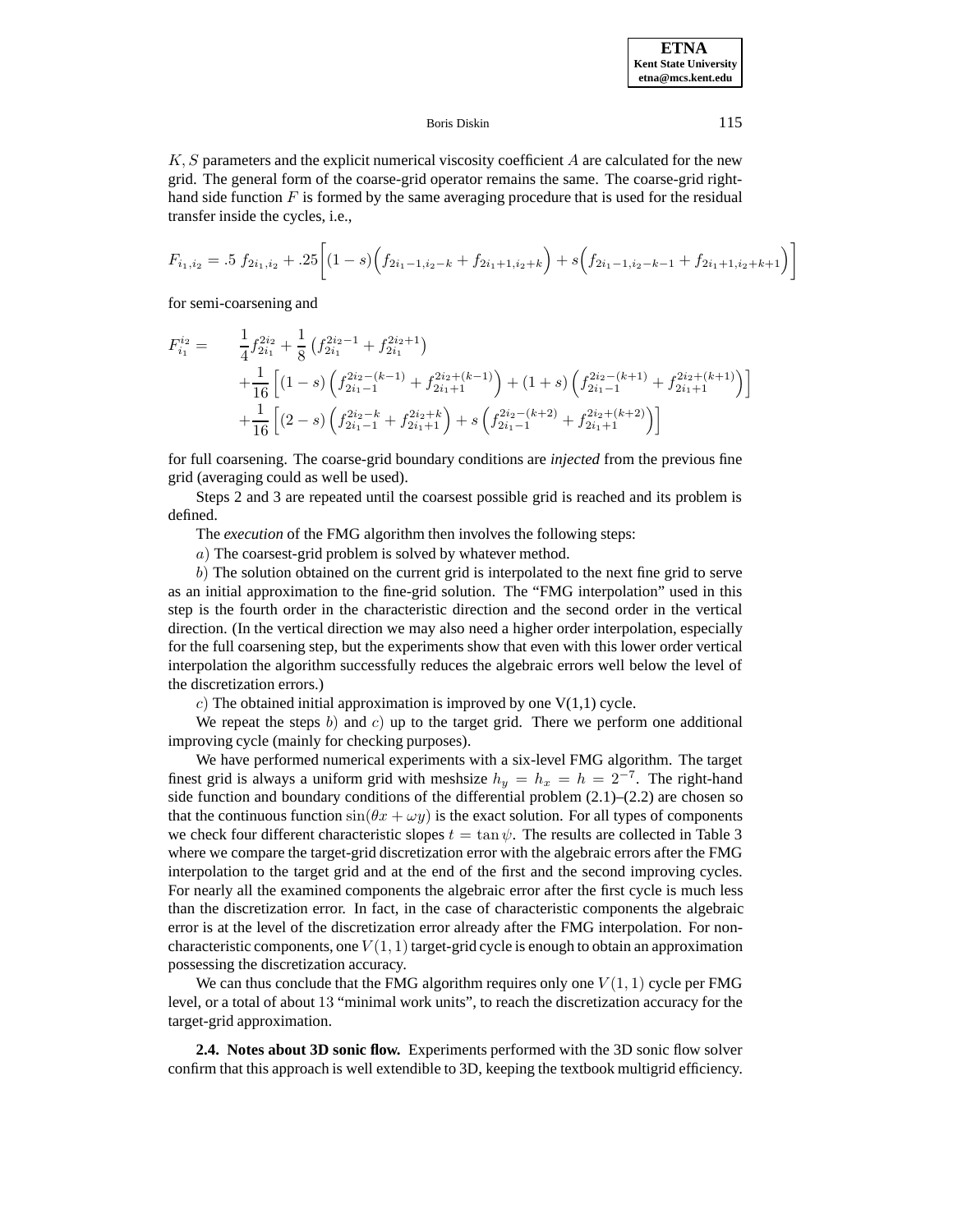(In fact, this 3D solver requires just *six* "minimal work units" to get the target-grid approximation, with an error which is less than the target-grid discretization error.) One can find the numerical test results in [10]. We should also emphasize that the work saving of the conditional coarsening algorithm in comparison with the conditional relaxation algorithm from [9] is less important in 3D since the 3D semi-coarsening has two coarsening directions and, therefore, conditional relaxation algorithm is extremely cheap as well.

Nevertheless, one can imagine cases when the conditional coarsening approach can give a real gain. For example, 3D semi-elliptic problems on a one-dimensional characteristic manifold (e.g. convection) fall into this category.

## REFERENCES

- [1] A. BRANDT, *Multigrid solvers for non-elliptic and singular-perturbation steady-state problems*, The Weizmann Institute of Science, Rehovot, Israel, December 1981 (unpublished).
- [2]  $\rightarrow$  *Guide to multigrid development*, in Multigrid Methods, Lecture Notes in Math, 960, W. Hackbusch and U. Trottenberg, eds., Springer-Verlag, 1982, pp. 220-312.
- [3] , *Multigrid techniques: 1984 guide with applications to fluid dynamics*, Monograph, GMD-Studie 85, GMD-FIT, Postfach 1240, D-5205, St. Augustin 1, W. Germany, 1985 (unpublished). (Also available from Secretary, Department of Mathematics, University of Colorado at Denver, Colorado 80204-5300.)
- [4] , *Rigorous quantitative analysis of multigrid, I: Constant coefficients two-level cycle with L2-norm*, SIAM J. Num. Anal., 31(1994), pp 1695-1730.
- [5] , *Rigorous local mode analysis of multigrid*, in Preliminary Proc. 4th Cooper Mountain Conf. on Multigrid Methods, Cooper Mountain, Colorado, April 1989.
- [6] A. BRANDT AND I. YAVNEH, *Inadequacy of first-order upwind difference schemes for some recirculating flows*, J. Comput. Phys, 93(1991), pp. 128–143.
- [7]  $\rightarrow$  *On multigrid solution of high–Reynolds incompressible entering flow, J. Comput. Phys., 101(1992),* pp. 151-164.
- [8] , *Accelerated multigrid convergence and high-Reynolds recirculating flows*, SIAM J. Sci. Comput., 14(1993) pp. 607-626.
- [9] A. BRANDT AND B. DISKIN, *Multigrid solvers for the non-aligned sonic flow: the constant coefficient case.*, to appear, Comput. & Fluids.
- [10] B. DISKIN, *Multigrid solver for potential-flow equation*, Intermediate report on research leading to the Ph. D. degree, The Weizmann Institute of Science, Rehovot, Israel, November,1995
- [11] J. C. SOUTH AND A. BRANDT, *Application of a multi-level grid method to transonic flow calculations*, Transonic Flow Problems in Turbomachinery, ICASE Report 76-8, T. C. Adamson and M. F. Platzer, eds. Hemisphere, Washington, 1977, pp. 180–207.
- [12] A.J. VAN DER WEES, *FAS multigrid employing ILU/SIP smoothing: a robust fast solver for 3D transonic potential flow*, in Multigrid Methods II, Proceedings 2nd European Conference on Multigrid Methods, Cologne, 1985, W. Hackbusch and U. Trottenberg, eds., Springer-Verlag, pp. 316-331.
- [13] N.N. YANENKO AND Y.I.SHOKIN, *Correctness of first differential approximations of difference schemes*, Dokl. Akad. Nauk SSSR, 182(1968), pp. 776-778.
- [14] I. YAVNEH, *A method for devising efficient multigrid smoothers for complicated PDE system*, SIAM J. Sci. Comput., 14(1993), pp. 1437-1463.
- [15] I. YAVNEH, C.H. VENNER, AND A. BRANDT, *Fast multigrid solution of the advection problem with closed characteristics*, SIAM J. Sci. Comput., 19 (1998).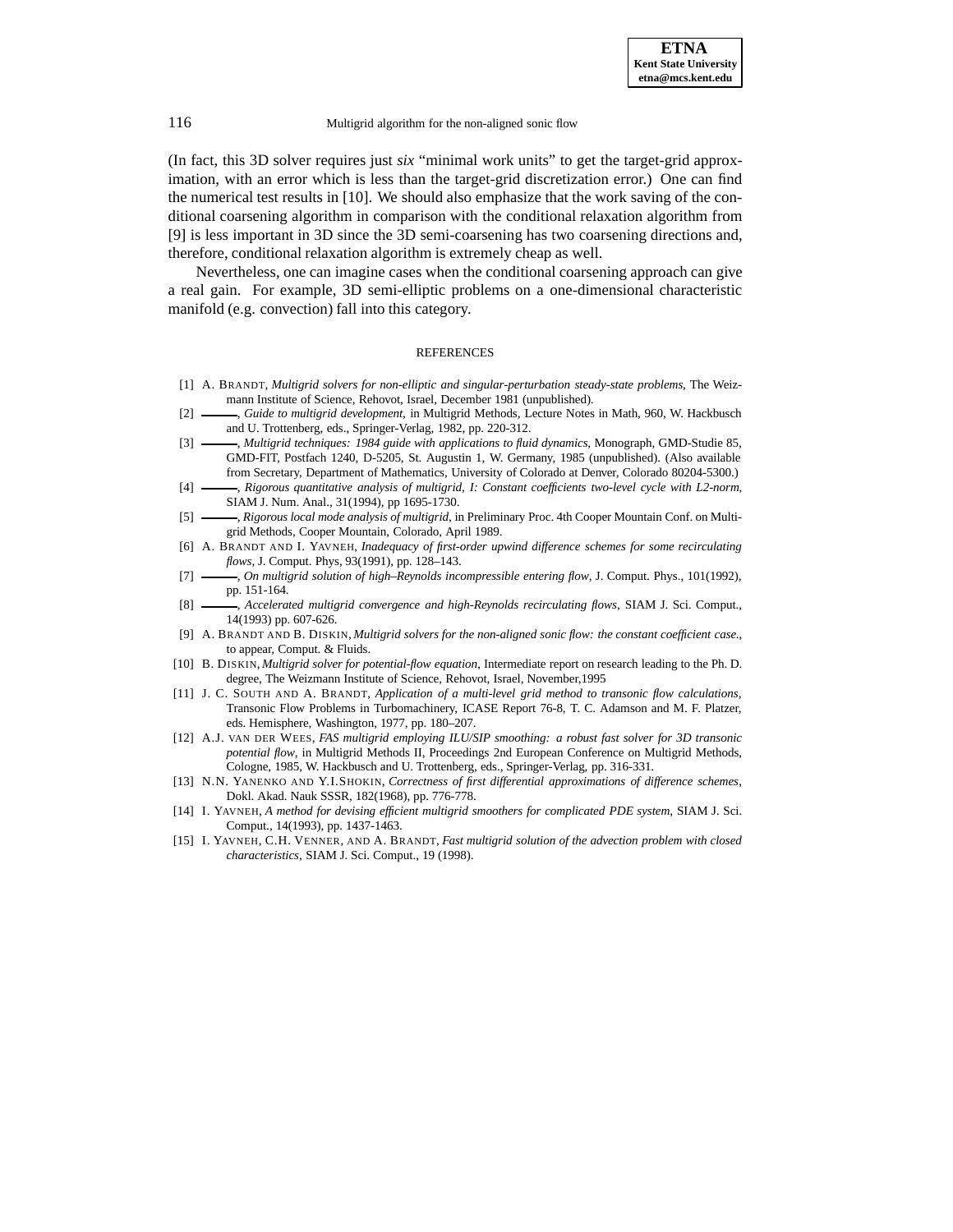## **3. Tables of Numerical Results.**

| <b>Table 1.</b> Multigrid solver of the eqn. $\frac{\partial^2 U}{\partial \xi^2} = f$ in 2D. |                  |       |              |              |          |                                    |       |          |        |       |          |  |  |  |  |
|-----------------------------------------------------------------------------------------------|------------------|-------|--------------|--------------|----------|------------------------------------|-------|----------|--------|-------|----------|--|--|--|--|
| 2 level algorithm;                                                                            |                  |       |              |              |          |                                    |       |          |        |       |          |  |  |  |  |
| Exact continuous solution: $U \equiv 0$                                                       |                  |       |              |              |          |                                    |       |          |        |       |          |  |  |  |  |
|                                                                                               |                  |       |              |              |          | asymptotic convergence rate        |       |          |        |       |          |  |  |  |  |
|                                                                                               |                  |       |              |              | relative | full coarsening<br>semi coarsening |       |          |        |       |          |  |  |  |  |
| $h_y$                                                                                         | m                | t     | $\nu_1$      | $\nu_2$      | coupling | cycles                             | final | aver.    | cycles | final | aver.    |  |  |  |  |
| 0.03125                                                                                       | 1                | 0.100 | 1            | 1            | 0.00203  | 20                                 | 4.21  | 13.8     | 14     | 1.1   | 2.73     |  |  |  |  |
| 0.03125                                                                                       | 1                | 0.300 | 1            | 1            | 0.01103  | 20                                 | 3.44  | 5.54     | 20     | 1.33  | 2.43     |  |  |  |  |
| 0.03125                                                                                       | 1                | 0.500 | 1            | 1            | 0.01562  | 21                                 | 4.99  | 6.76     | 17     | 1.4   | 2.73     |  |  |  |  |
| 0.03125                                                                                       | $\,1\,$          | 0.700 | $\mathbf{1}$ | $\mathbf{1}$ | 0.01103  | 18                                 | 3.48  | 5.76     | 23     | 1.32  | 2.24     |  |  |  |  |
| 0.03125                                                                                       | $\mathbf{1}$     | 0.900 | $\mathbf{1}$ | $\mathbf{1}$ | 0.00202  | 13                                 | 4.18  | 19.6     | 16     | 1.09  | 2.6      |  |  |  |  |
| 0.01562                                                                                       | $\boldsymbol{2}$ | 0.100 | $\mathbf 1$  | $\mathbf{1}$ | 0.00810  | 19                                 | 3.39  | 6.99     | 17     | 1.22  | 2.48     |  |  |  |  |
| 0.01562                                                                                       | $\overline{2}$   | 0.300 | $\mathbf{1}$ | $\mathbf{1}$ | 0.04410  | 23                                 | 6.05  | 8.94     | 18     | 1.95  | 3.3      |  |  |  |  |
| 0.01562                                                                                       | $\overline{2}$   | 0.500 | $\mathbf{1}$ | $\mathbf{1}$ | 0.06250  | 33                                 | 13.3  | 14.8     | 32     | 1.6   | 2.23     |  |  |  |  |
| 0.01562                                                                                       | $\sqrt{2}$       | 0.700 | 1            | 1            | 0.04410  | 28                                 | 6.09  | 8.44     | 16     | 1.94  | $3.58\,$ |  |  |  |  |
| 0.01562                                                                                       | $\sqrt{2}$       | 0.900 | $\mathbf 1$  | $\mathbf{1}$ | 0.00810  | 20                                 | 3.39  | 6.73     | 15     | 1.24  | 2.65     |  |  |  |  |
| 0.00781                                                                                       | 4                | 0.100 | 1            | $\mathbf 1$  | 0.03240  | 26                                 | 5.35  | 7.36     | 17     | 1.74  | 3.15     |  |  |  |  |
| 0.00781                                                                                       | 4                | 0.300 | 1            | 1            | 0.17640  | 30                                 | 17.8  | 20.9     | 18     | 3.8   | 4.88     |  |  |  |  |
| 0.00781                                                                                       | $\overline{4}$   | 0.500 | $\mathbf{1}$ | $\mathbf{1}$ | 0.25000  | 28                                 | 20.9  | 22.2     | 24     | 3.05  | 4.1      |  |  |  |  |
| 0.00781                                                                                       | 4                | 0.700 | $\mathbf{1}$ | $\mathbf{1}$ | 0.17640  | 35                                 | 17.8  | 20.4     | 24     | 3.79  | 4.66     |  |  |  |  |
| 0.00781                                                                                       | 4                | 0.900 | 1            | $\mathbf{1}$ | 0.03240  | 24                                 | 5.38  | 7.52     | 17     | 1.7   | 3.1      |  |  |  |  |
| 0.00391                                                                                       | $\,8\,$          | 0.100 | 1            | 1            | 0.12960  | 28                                 | 15.9  | 19.3     | 20     | 2.99  | 4.15     |  |  |  |  |
| 0.00391                                                                                       | 8                | 0.300 | 1            | $\mathbf 1$  | 0.70560  | 31                                 | 6.19  | 6.65     | 25     | 6.33  | 6.79     |  |  |  |  |
| 0.00391                                                                                       | $8\,$            | 0.500 | $\mathbf{1}$ | $\mathbf{1}$ | 1.00000  | 15                                 | 3.7   | 4.3      | 16     | 3.7   | 4.24     |  |  |  |  |
| 0.00391                                                                                       | $\,8\,$          | 0.700 | $\mathbf{1}$ | $\mathbf{1}$ | 0.70560  | 30                                 | 6.18  | 6.65     | 27     | 6.31  | 6.8      |  |  |  |  |
| 0.00391                                                                                       | 8                | 0.900 | $\mathbf{1}$ | $\mathbf{1}$ | 0.12960  | 30                                 | 15.9  | $19.3\,$ | 23     | 3.01  | 4.08     |  |  |  |  |
| 0.00195                                                                                       | 16               | 0.100 | 1            | 1            | 0.51840  | 36                                 | 8.86  | 9.59     | 37     | 8.84  | 9.35     |  |  |  |  |
| 0.00195                                                                                       | 16               | 0.300 | $\mathbf 1$  | $\mathbf{1}$ | 2.82240  | 15                                 | 1.64  | $2.4\,$  | 14     | 1.64  | 2.47     |  |  |  |  |
| 0.00195                                                                                       | 16               | 0.500 | $\mathbf{1}$ | $\mathbf{1}$ | 4.00000  | 15                                 | 1.43  | 2.35     | 15     | 1.43  | 2.34     |  |  |  |  |
| 0.00195                                                                                       | 16               | 0.700 | $\mathbf{1}$ | $\mathbf{1}$ | 2.82240  | 15                                 | 1.63  | 2.39     | 14     | 1.64  | 2.46     |  |  |  |  |
| 0.00195                                                                                       | 16               | 0.900 | $\mathbf 1$  | $\mathbf{1}$ | 0.51840  | 42                                 | 8.87  | 9.55     | 35     | 8.84  | 9.35     |  |  |  |  |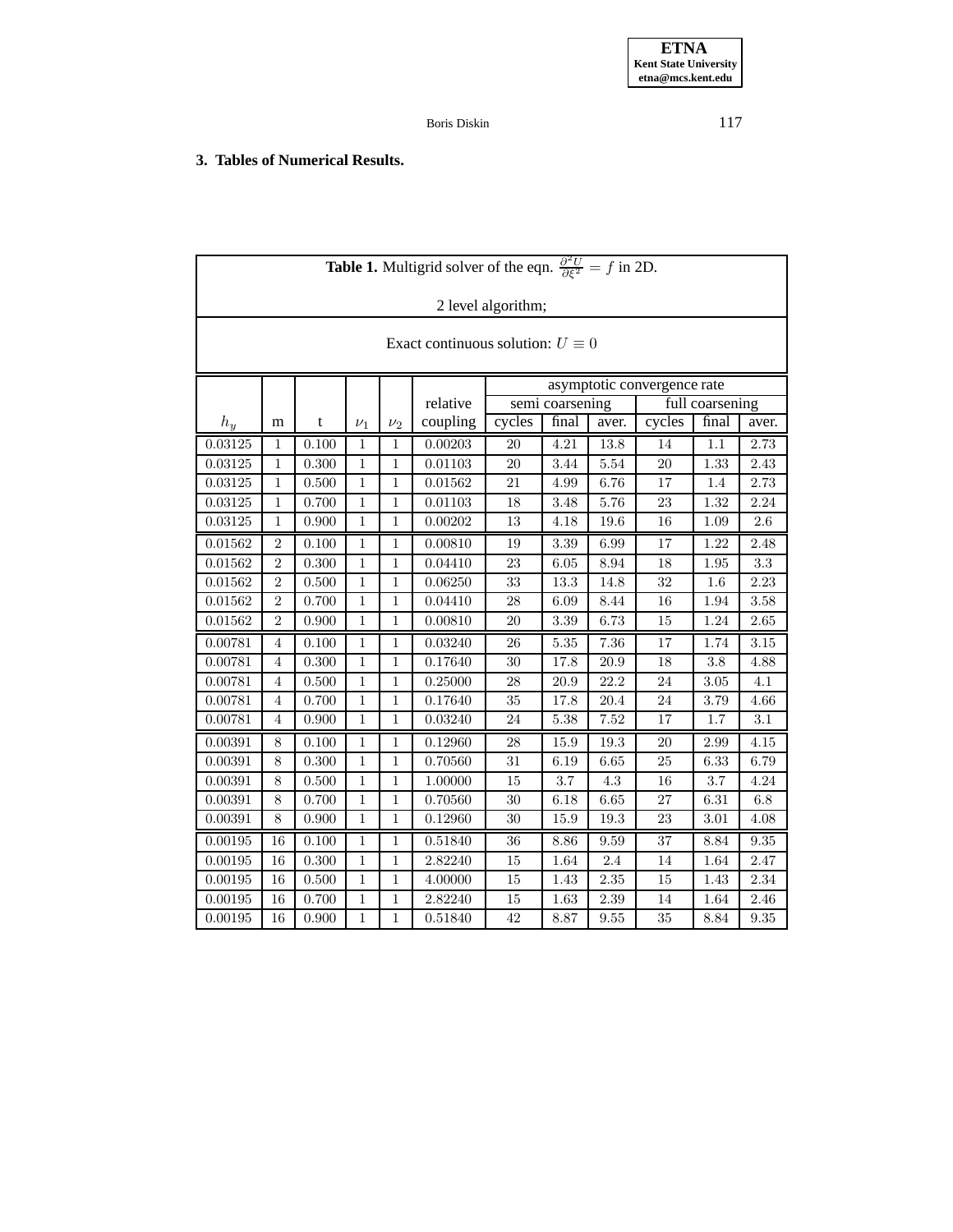| <b>Table 2.</b> Multigrid solver of the eqn. $\frac{\partial^2 U}{\partial \xi^2} = f$ in 2D. |                |       |              |                |                                                                                 |       |          |                          |      |        |  |  |  |
|-----------------------------------------------------------------------------------------------|----------------|-------|--------------|----------------|---------------------------------------------------------------------------------|-------|----------|--------------------------|------|--------|--|--|--|
| 6 level algorithm;                                                                            |                |       |              |                |                                                                                 |       |          |                          |      |        |  |  |  |
|                                                                                               |                |       |              |                |                                                                                 |       |          |                          |      |        |  |  |  |
| Exact continuous solution: $U \equiv 0$                                                       |                |       |              |                |                                                                                 |       |          |                          |      |        |  |  |  |
|                                                                                               |                |       |              |                |                                                                                 |       |          |                          |      |        |  |  |  |
|                                                                                               |                |       |              |                | asymptotic convergence rate<br>conditional coarsening<br>conditional relaxation |       |          |                          |      |        |  |  |  |
| $h_y$                                                                                         | m              | t     | $\nu_1$      | $\nu_2$        | cycles                                                                          | final | aver.    | cycles<br>final<br>aver. |      |        |  |  |  |
| 0.01562                                                                                       | 1              | 0.100 | 1            | 1              | 15                                                                              | 2.1   | 14.2     | 12                       | 2.23 | 25.7   |  |  |  |
| 0.01562                                                                                       | $\mathbf{1}$   | 0.300 | 1            | 1              | 21                                                                              | 3.09  | 5.3      | 24                       | 3.19 | 5.82   |  |  |  |
| 0.01562                                                                                       | $\,1\,$        | 0.500 | $\,1$        | $\mathbf{1}$   | 31                                                                              | 4.13  | 5.65     | 26                       | 5.01 | 7.41   |  |  |  |
| 0.01562                                                                                       | $\mathbf{1}$   | 0.700 | $\mathbf{1}$ | $\mathbf{1}$   | 21                                                                              | 3.1   | 5.2      | 28                       | 3.16 | 5.33   |  |  |  |
| 0.01562                                                                                       | $\mathbf{1}$   | 0.900 | $\mathbf{1}$ | $\mathbf{1}$   | 14                                                                              | 2.09  | $13.5\,$ | 13                       | 2.22 | $23\,$ |  |  |  |
| 0.00781                                                                                       | $\overline{2}$ | 0.100 | 1            | $\mathbf{1}$   | 26                                                                              | 2.66  | 5.4      | 20                       | 2.71 | 7.09   |  |  |  |
| 0.00781                                                                                       | $\overline{2}$ | 0.300 | $\mathbf{1}$ | $\mathbf{1}$   | 33                                                                              | 4.07  | 6.18     | 27                       | 5.82 | 8.95   |  |  |  |
| 0.00781                                                                                       | $\overline{2}$ | 0.500 | $\mathbf{1}$ | $\mathbf{1}$   | 21                                                                              | 4.45  | 7.8      | 22                       | 10.9 | 16.1   |  |  |  |
| 0.00781                                                                                       | $\overline{2}$ | 0.700 | $\mathbf{1}$ | $\mathbf{1}$   | 26                                                                              | 4.15  | 6.79     | 24                       | 5.81 | 9.17   |  |  |  |
| 0.00781                                                                                       | $\overline{2}$ | 0.900 | 1            | $\mathbf{1}$   | 27                                                                              | 2.66  | 5.27     | 26                       | 2.72 | 5.95   |  |  |  |
| 0.00391                                                                                       | 4              | 0.100 | 1            | 1              | 25                                                                              | 3.99  | 6.36     | 34                       | 5.07 | 7.33   |  |  |  |
| 0.00391                                                                                       | $\overline{4}$ | 0.300 | $\mathbf{1}$ | $\mathbf{1}$   | 21                                                                              | 4.15  | 7.21     | 26                       | 8.17 | 24.6   |  |  |  |
| 0.00391                                                                                       | $\overline{4}$ | 0.500 | $\mathbf{1}$ | $\mathbf 1$    | 32                                                                              | 4.37  | 5.66     | 29                       | 11   | 14.6   |  |  |  |
| 0.00391                                                                                       | $\overline{4}$ | 0.700 | $\mathbf{1}$ | $\mathbf{1}$   | 23                                                                              | 4.18  | 6.91     | 27                       | 8.23 | 24.4   |  |  |  |
| 0.00391                                                                                       | 4              | 0.900 | $\mathbf{1}$ | 1              | 25                                                                              | 3.98  | 6.31     | 28                       | 5.06 | 7.69   |  |  |  |
| 0.00195                                                                                       | 8              | 0.100 | 1            | $\mathbf{1}$   | 20                                                                              | 4.09  | 7.84     | 27                       | 6.82 | 22.2   |  |  |  |
| 0.00195                                                                                       | 8              | 0.300 | $\mathbf{1}$ | $\mathbf{1}$   | 22                                                                              | 4.23  | 5.49     | 25                       | 8.04 | 19.9   |  |  |  |
| 0.00195                                                                                       | 8              | 0.500 | $\,1$        | $\mathbf{1}$   | 18                                                                              | 3.69  | 4.19     | 26                       | 9.93 | 13.2   |  |  |  |
| 0.00195                                                                                       | 8              | 0.700 | $\,1$        | $\mathbf{1}$   | 25                                                                              | 4.25  | 5.41     | 29                       | 8.01 | 18.6   |  |  |  |
| 0.00195                                                                                       | 8              | 0.900 | $\mathbf{1}$ | $\mathbf{1}$   | 20                                                                              | 4.06  | 7.8      | 27                       | 6.77 | 22.2   |  |  |  |
| 0.00098                                                                                       | 16             | 0.100 | 1            | $\mathbf{1}$   | 25                                                                              | 4.08  | 5.42     | 24                       | 6.63 | 15.2   |  |  |  |
| 0.00098                                                                                       | 16             | 0.300 | $\mathbf{1}$ | $\mathbf{1}$   | 14                                                                              | 1.64  | 2.46     | 41                       | 10.9 | 27.6   |  |  |  |
| 0.00098                                                                                       | 16             | 0.500 | $\mathbf{1}$ | $\mathbf{1}$   | 15                                                                              | 1.43  | 2.35     | 24                       | 11.7 | 36.8   |  |  |  |
| 0.00098                                                                                       | 16             | 0.700 | $\mathbf{1}$ | 1              | 14                                                                              | 1.64  | 2.46     | 37                       | 10.8 | 29.6   |  |  |  |
| 0.00098                                                                                       | 16             | 0.900 | $\mathbf{1}$ | $\overline{1}$ | 25                                                                              | 4.09  | 5.41     | 26                       | 6.66 | 14.6   |  |  |  |